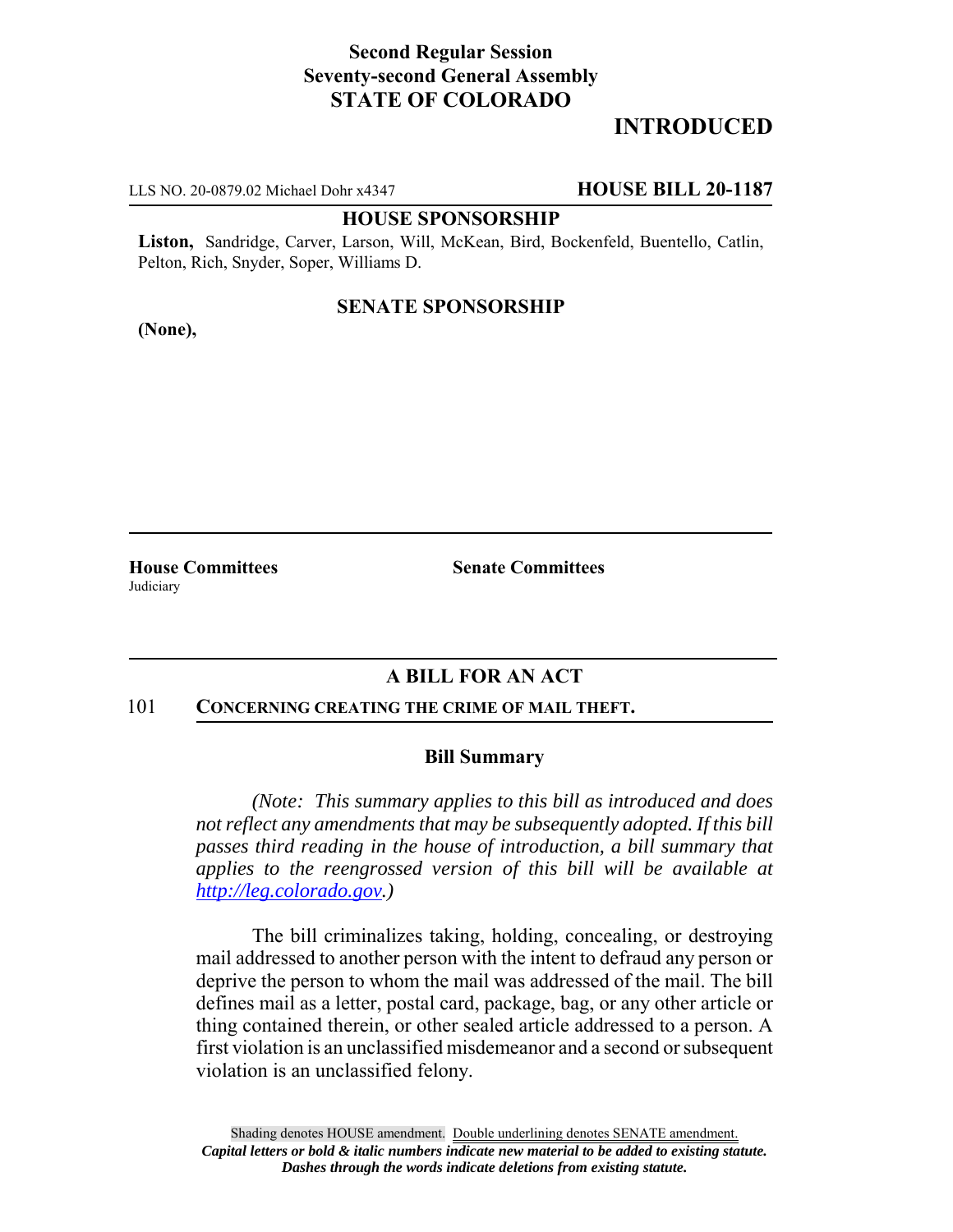*Be it enacted by the General Assembly of the State of Colorado:*

 **SECTION 1.** In Colorado Revised Statutes, **add** 18-4-421 as follows:

 **18-4-421. Mail theft - definitions.** (1) A PERSON SHALL NOT TAKE, HOLD, CONCEAL, OR DESTROY MAIL ADDRESSED TO ANOTHER PERSON WITH THE INTENT TO DEFRAUD ANY PERSON OR DEPRIVE THE PERSON TO WHOM THE MAIL WAS ADDRESSED OF THE MAIL.

8 (2) A PERSON WHO VIOLATES THIS SECTION IS GUILTY OF AN UNCLASSIFIED MISDEMEANOR PUNISHABLE BY IMPRISONMENT FOR NOT MORE THAN THREE HUNDRED SIXTY FOUR DAYS OR A FINE OF NOT MORE THAN FIVE HUNDRED DOLLARS, OR BOTH. A SECOND OR SUBSEQUENT VIOLATION OF THIS SECTION IS AN UNCLASSIFIED FELONY PUNISHABLE BY IMPRISONMENT FOR NOT MORE THAN FIVE YEARS OR A FINE OF NOT MORE THAN ONE THOUSAND DOLLARS, OR BOTH.

 (3) THIS SECTION APPLIES WHETHER A PERSON WHO IS AN INDIVIDUAL WHOSE MAIL IS OBTAINED OR ATTEMPTED TO BE OBTAINED IN VIOLATION OF THIS SECTION IS ALIVE OR DECEASED AT THE TIME OF THE VIOLATION.

 (4) THIS SECTION DOES NOT PROHIBIT A PERSON FROM BEING CHARGED WITH, CONVICTED OF, OR SENTENCED FOR ANY OTHER VIOLATION OF LAW COMMITTED BY THAT PERSON USING THE MAIL OBTAINED IN VIOLATION OF THIS SECTION OR ANY OTHER VIOLATION OF LAW COMMITTED BY THAT PERSON WHILE VIOLATING OR ATTEMPTING TO VIOLATE THIS SECTION.

 (5) AS USED IN THIS SECTION, UNLESS THE CONTEXT OTHERWISE REQUIRES: